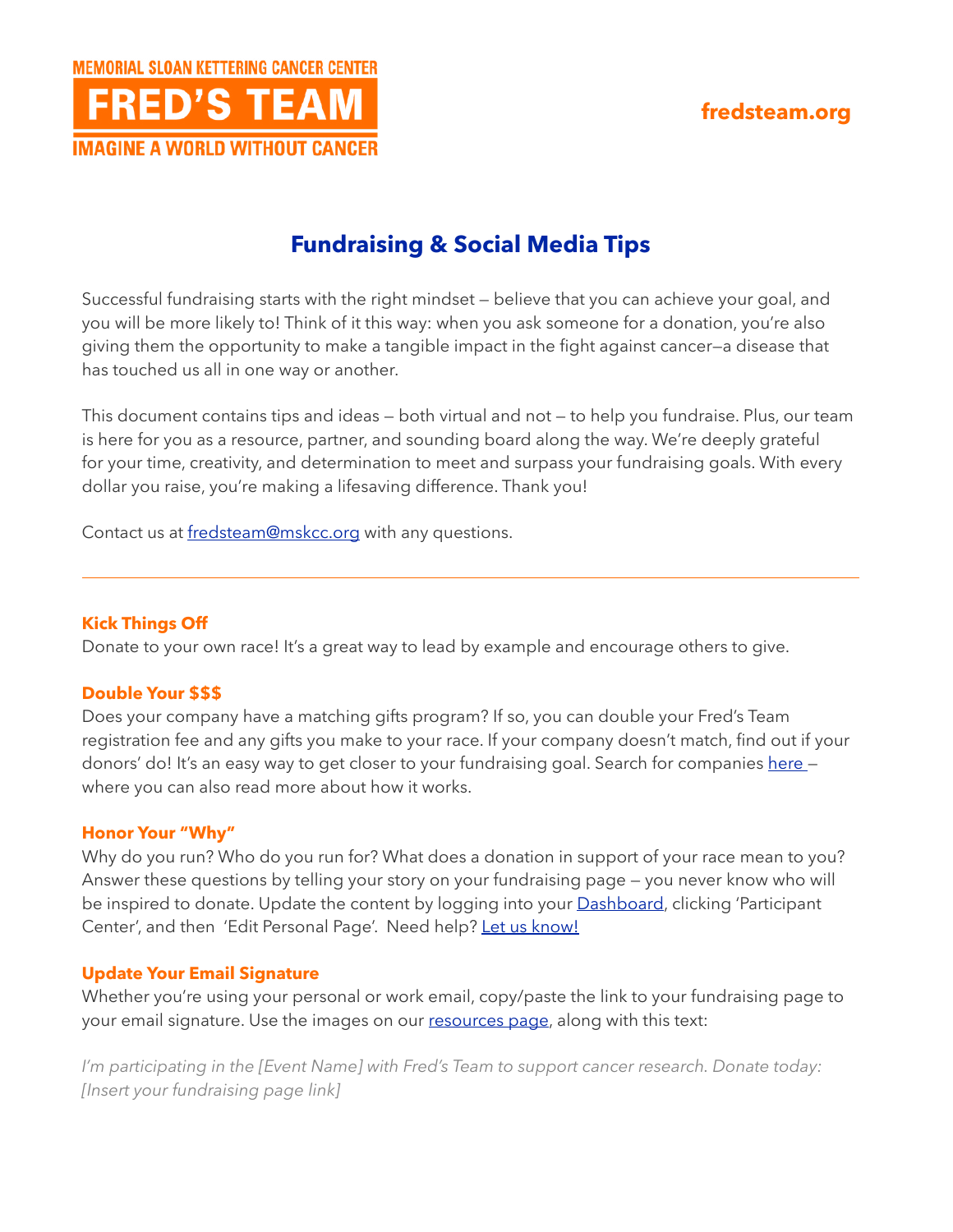#### **Discuss Their Impact**

It's a great way to show potential donors how supporting your race will have a lasting impact on the fight against cancer. [Share](https://www.fredsteam.org/impact) information about the impact in an email or on social media - don't forget to include the link to your fundraising page to inspire others to donate.

### **Turn Your Miles into Money**

Get your friends and family excited about giving a gift by asking for money that corresponds to the number of miles you'll be running on race day or throughout training! Be sure to include the amounts on your fundraising page. Here are some examples:

| \$5 per mile = $$65$   |
|------------------------|
| \$5 per mile = $$130$  |
|                        |
| \$20 per mile = $$260$ |
| \$20 per mile = $$520$ |
|                        |

### **It's Party Time!**

Gather your supporters for a fun-filled night! Think about hosting a bingo, board game, trivia, or video game night. Feel free to use a video conferencing platform such as Zoom. Ask each person who would like to participate to donate to your fundraising page. **Bonus Tip:** You can also offer to match the donation made by the winner!

#### **Class is in Session**

Whether you love to bake, cook, paint, do yoga, (whatever!), put your skills to work and host a class. You can also use a video conferencing platform. Invite supporters to make a donation for a spot into your class.

#### **Spring Cleaning for a Cause**

Cleaning out your closet? Consider having a social media garage sale! Post photos of the items you're getting rid of on your social media platforms and include the link to your fundraising page. Accept payment in the form of donations!

### **Signed, Sealed and Delivered**

Consider writing a letter to potential donors. Tell them why you're running with Fred's Team, and why their support means more now than ever before. Don't forget to include [fredsteam.org/donate](http://fredsteam.org/donate) so people can search your name and donate. Here's some sample copy that you can build on to make it personal.

I'm adding more meaning to my miles by running the [Event Name] with Fred's Team. I know the *money I'm raising will make an impact on cancer research because 100% of every dollar is going directly to Memorial Sloan Kettering's scientists and doctors. Help me reach my goal and make a difference!*

**Bonus Tip:** Log into your **Dashboard** to update your fundraising page with your story and a photo before sending your notes! Need help? [Contact us!](https://www.fredsteam.org/contact-us)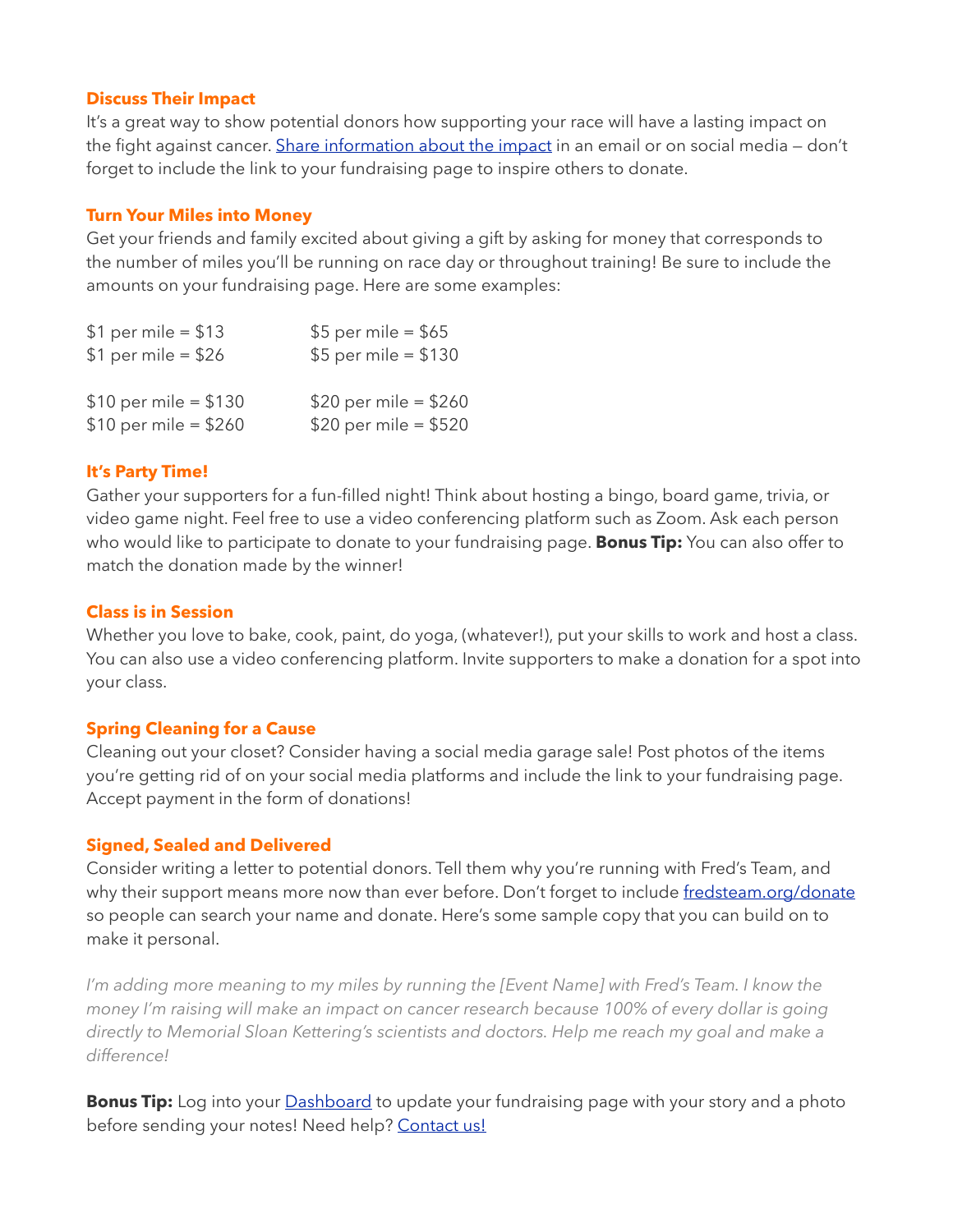### **Music to Their Ears**

Offer to create a playlist for anyone who donates a certain amount towards your fundraising efforts. Include your favorite songs to run to or songs that put a smile on your face.

### **Bake Someone Happy**

Head to the kitchen and post your baked goods on social media. Offer to send the recipe to anyone who donates to your fundraising page!

### **Grab Your Popcorn**

Host a movie night! Invite friends and family and ask them to make a donation for their 'movie ticket'.

### **Race Against the Clock**

Ask supporters to pledge an amount of money for every push-up you do during a certain period of time, every second you hold a plank, or every mile you walk/run in a day. For example, if your friend pledges \$5 for every push-up you do in 25 seconds, and you do 10 pushups, that's \$50 towards your fundraising goal!

### **Get Crafty**

What are your hobbies? Knit, paint, draw, sew (or whatever your interest is!) and sell your crafts to your friends and family. Accept payment in the form of donations to your fundraising page.

### **If You've Got It, Flaunt It!**

Can you juggle? Sing? Play an instrument? Show your talent off by hosting a concert, talent show, or open mic night. Invite your supporters to join in by making a donation to your fundraising page. **Bonus Tip:** Repost the routines of those who participate and ask your social media followers to vote on their favorite. Give out a prize to the winner!

### **Aim High**

Ask for specific, larger amounts from people you know can give bigger gifts. Remind everyone that 100% of their donation supports lifesaving cancer research at Memorial Sloan Kettering.

### **Personalize Your Gear**

Incentivize donors by "selling" spots on your shirt — in exchange for gifts of a certain amount (for example, \$100 or more) offer to write their name, or a loved one's name, on the shirt you'll be wearing on race day. Include this in a post, along with the link to your fundraising page.

### **Sing (Or Dance!) It Out**

What's your favorite running song? Post your best lip sync or dance routine on social media and tag 3 people. Challenge them to post their own routine within 24 hours (and tag 3 friends!) or allow them to pass by donating a certain amount towards your fundraising goal. **Bonus Tip:** Repost the routines of those who participate and ask your followers to vote on their favorite. Give out a prize to the winner!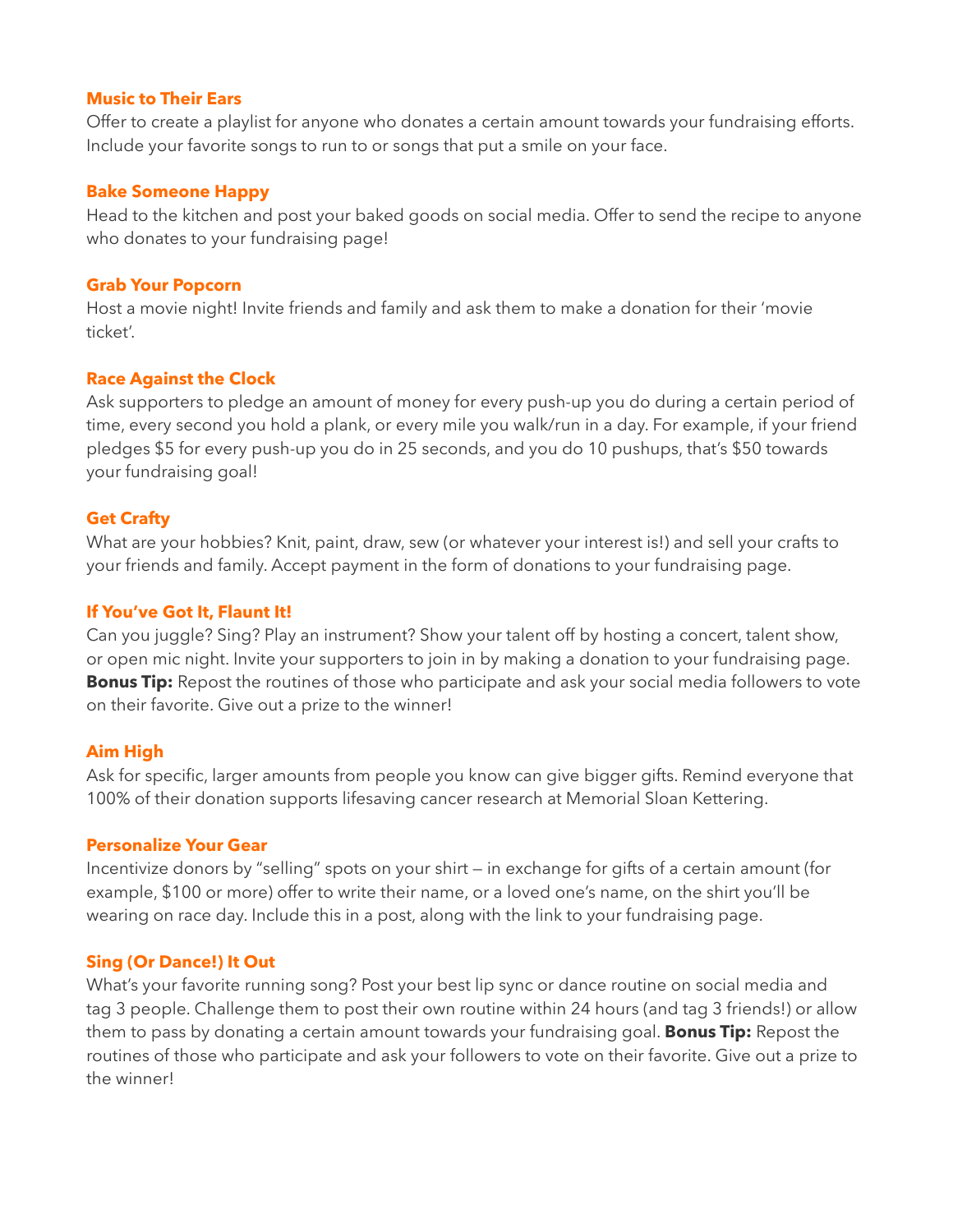#### **Be a Matchmaker**

Do you know someone who plans on giving you a big donation, like a family member or generous friend? Turn their donation into a match to raise more! So, if you receive five donations that add up to \$200, your generous donor will give \$200 to match it and now you've raised \$400! This encourages people to give to your race in an exciting way. Send emails or post on social media (and be sure to include your fundraising page link!). Here's an example:

*I'm running the [Event Name] and raising money for cancer research with Fred's Team. For any donations I receive in the next 24 hours, a very generous donor will match dollar-for-dollar! Donate today: [Insert your fundraising page link]*

### **The Gift That Keeps on Giving**

Donate your birthday, anniversary, or any other special occasion to cancer research. By raising money for an area of research that means the most to you, you're giving an incredible gift with an impact that will last forever. The money you raise helps make progress possible, and that's special. Explain on social media and your fundraising page how you'd prefer to get donations instead of presents!

#### **Lights, Camera, Action!**

Record a short video of yourself or ask someone else to do it. Include what inspires you to run or film a clip during your training. Share your video through email and/or upload it on social media don't forget to include a link to your fundraising page in the post!

### **It's Okay to Follow Up**

Don't be afraid to follow up with potential donors. Call or email to let them know about your race and the cause. People are very busy and will appreciate the reminder — sometimes it takes three times to get someone to donate!

#### **Give Thanks**

Show your gratitude by sending your donors a message of thanks and appreciation. Share your progress and show them the impact they are making. This will also make them excited to give next time. In our digital age, consider sending handwritten notes — they stand out and go a long way.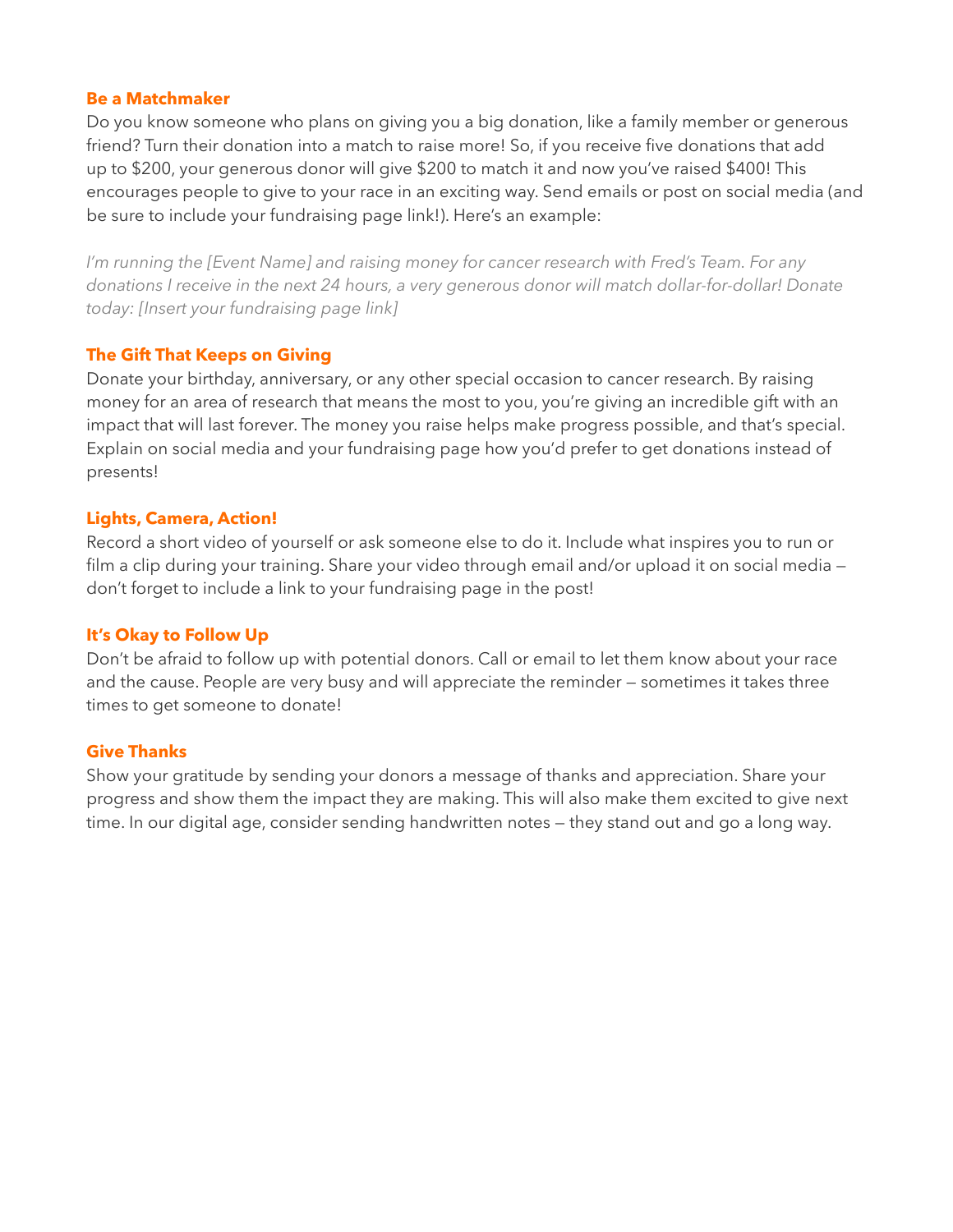# **Social Media Tips**

One of the most effective strategies for fundraising will be using social media. Announce that you're running with Fred's Team on your accounts such as Facebook, Instagram, Twitter, and LinkedIn, and keep your followers updated along your journey to race day. Check out these tips for each platform!

### **Instagram**

- Make sure the link to your fundraising page is visible on your profile by adding it to your Instagram bio.
- Share a photo/video of yourself! Write a personalized caption emphasizing why you're running and what the cause means to you.

 *I can't wait to participate in the [Event Name] with @fredsteammskcc and raise money for cancer research. Click the link in my bio to make a donation!* 

- Experiment with Instagram Stories: use features such as gifs, music, polls, questions, and quizzes.
	- Use Fred's Team Giphys! Click the smiley face icon in the top right corner, and search "Fred's Team" to find our Giphys.
	- Create a poll asking people if they'd like to send you a donation or how much they'd like to donate.
	- Use a link sticker to direct people to your fundraising page. Click the sticker icon in the top right corner, and tap the "Link" sticker to add your fundraising page link.
- Use Instagram Reels you can create short, entertaining videos about your journey to the finish line. Record yourself on a training run in your favorite place (or on race day!), showing a unique fundraising idea, or sharing why you run with Fred's Team. Get creative!
- Follow [Memorial Sloan Kettering](https://www.instagram.com/memorialsloankettering/) and [Fred's Team](https://www.instagram.com/fredsteammskcc/) on Instagram and share our content with your followers.

### **Twitter**

- Add the link to your fundraising page to your Twitter bio.
- Share a post explaining why you're running and pin it to the top of your Twitter page. Here are some examples to get you started:

 *I'm running the [Event Name] with Fred's Team and raising money for critical cancer research at @MSKCancerCenter. Donate today and together we can make a big impact: [Insert your fundraising page link]*

OR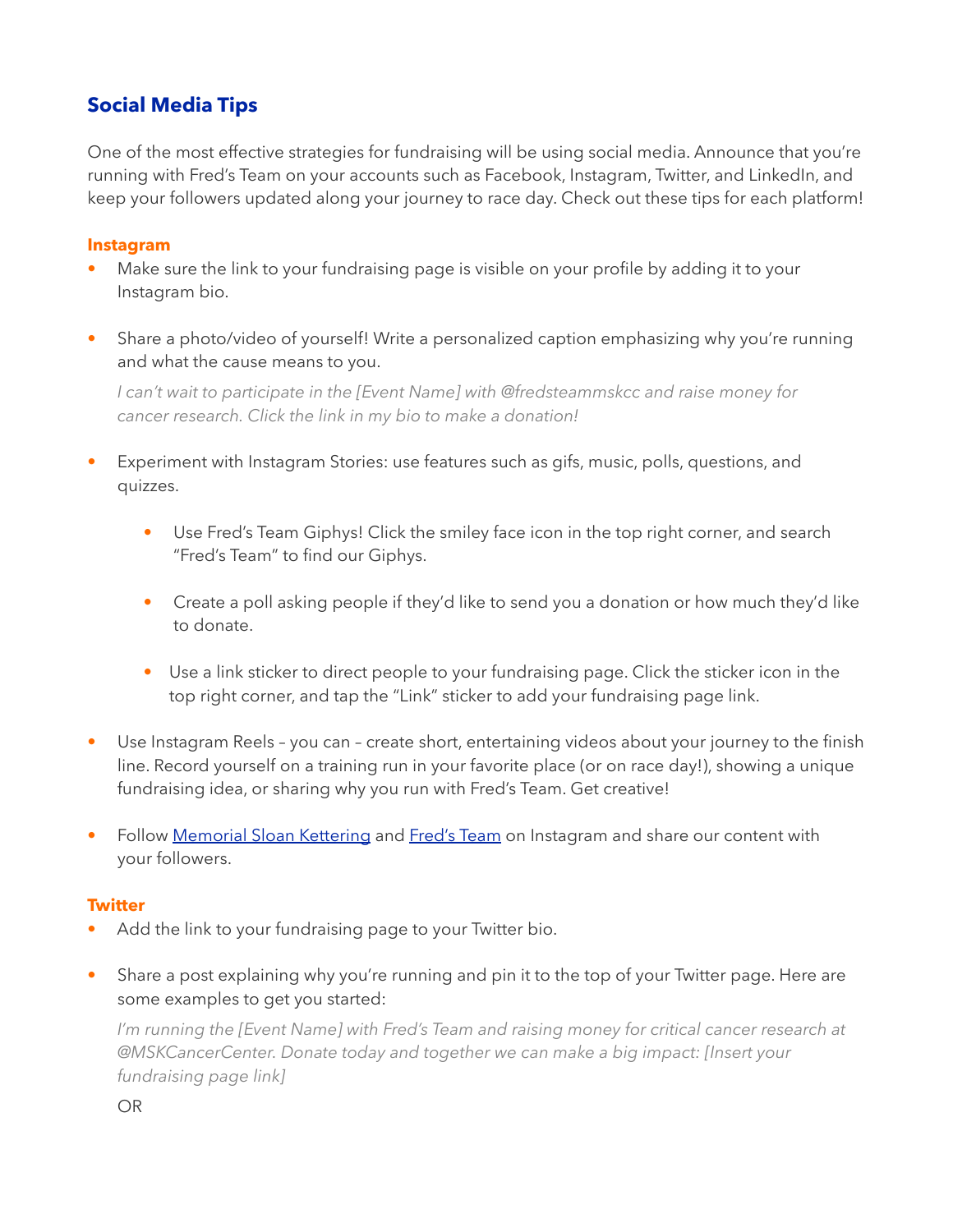*I'm training for the [Event Name]. Donate to my Fred's Team page today to support my race. 100% of every dollar will go to cancer research at @sloan\_kettering: [Insert your fundraising page link]*

- Encourage friends and family to retweet your posts!
- Follow [Memorial Sloan Kettering](https://twitter.com/MSKCancerCenter) and [Fred's Team](https://twitter.com/FredsTeam) on Twitter and share our content with your followers.

### **Facebook**

• Announce that you're fundraising and training as part of Fred's Team and pin it to the top of your Facebook page. Keep sharing updates leading up to your race! Here are some examples you can use:

 *I'm running the [Event Name] with @FredsTeamMSKCC on [Event Date]! As I train, I'll be raising money for critical cancer research at @memorialsloankettering. I want to make a real difference in the lives of people with cancer. Want to help? Donate to my fundraising page: [Insert your fundraising page link]*

### OR

 *I just finished a great training run! I'm getting ready for [Event Name] on [Event Date]. I'm also raising money with @FredsTeamMSKCC to support cancer research at @memorialsloankettering. Help Make a difference in the lives of those touched by cancer. Donate today: [Insert your fundraising page link]*

• Follow [Memorial Sloan Kettering](https://www.facebook.com/memorialsloankettering/) and [Fred's Team](https://www.facebook.com/FredsTeamMSKCC/) on Facebook and share our content with your followers.

### **TikTok**

- Create videos and direct people to your fundraising page at the link in your TikTok bio. Experiment with trends, music, and viral challenges.
- Follow Fred's Team on [TikTok](https://www.tiktok.com/@fredsteammskcc?is_from_webapp=1&sender_device=pc).

### **LinkedIn**

Share a post announcing that you're running with Fred's Team and pin it to the top of your LinkedIn page. Keep sharing updates leading up to your race! Here are some examples you can use:

 *I'm running [Event Name] with Fred's Team and raising money for critical cancer research at Memorial Sloan Kettering. I'd be so grateful if you donated to my race! Together, we can make a difference. Donate today: [Insert your fundraising page link]*

### OR

 *My race is coming up on [Event Date] — and I'm running with Fred's Team to raise money for critical cancer research at Memorial Sloan Kettering. There's still time to donate to my race! Let's make a big impact together. Donate today: [Insert your fundraising page link]*